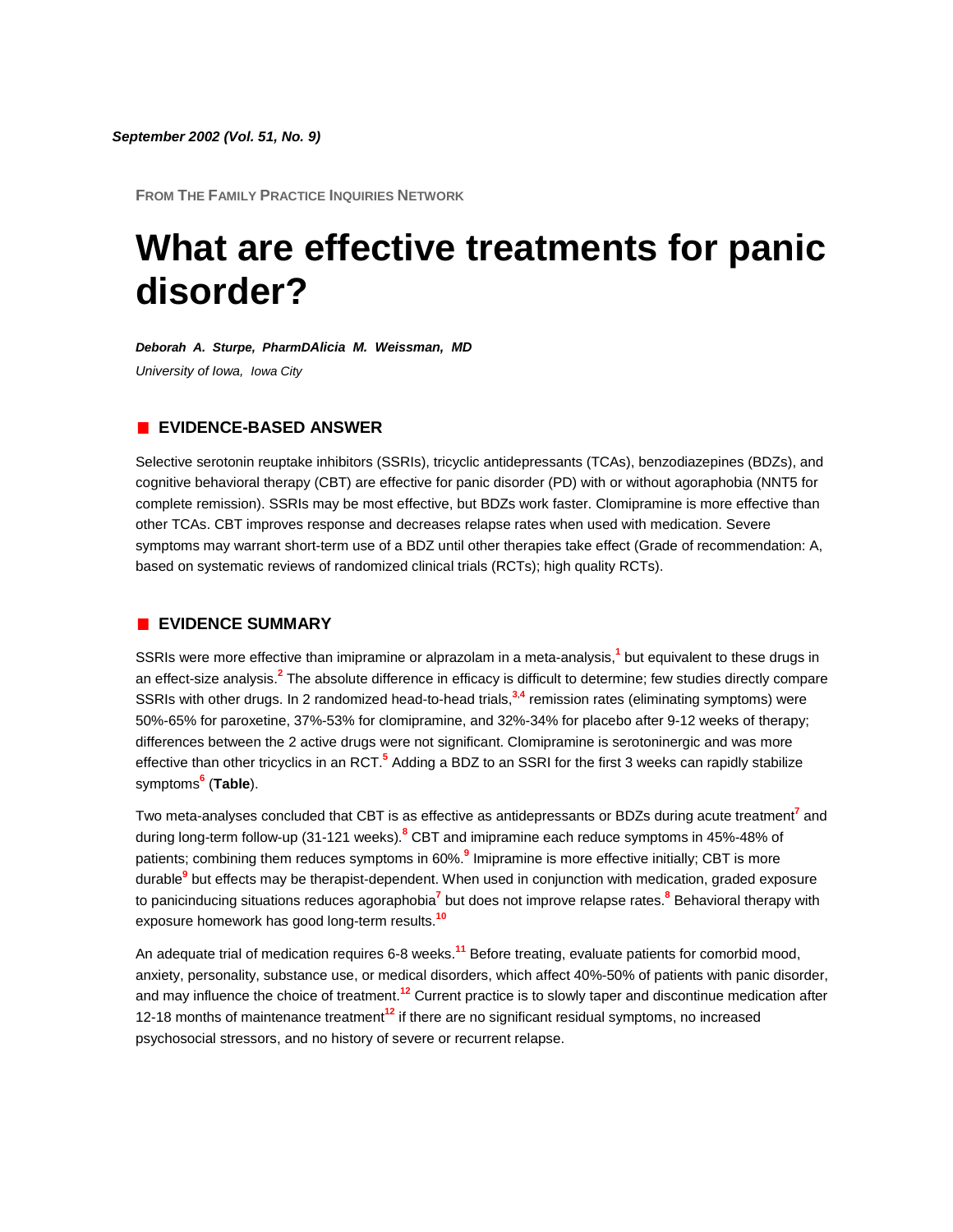| <b>Drug Class</b>                                | <b>Side Effects</b>                                                                                                                                                                                                       | <b>Other Considerations</b>                                                                                                                                                                                                                   |
|--------------------------------------------------|---------------------------------------------------------------------------------------------------------------------------------------------------------------------------------------------------------------------------|-----------------------------------------------------------------------------------------------------------------------------------------------------------------------------------------------------------------------------------------------|
| Selective<br>serotonin<br>reuptake<br>inhibitors | Nausea (10-30%),<br>drowsiness (7-20%),<br>insomnia (< 10%),<br>nervousness(< 10%),<br>sexual dysfunction (<<br>10% but underreported).                                                                                   | All equivalently effective.<br>Some patients may<br>respond to lower than usual<br>doses. Start at half the<br>usual dose.                                                                                                                    |
| Tricyclic<br>antidepressants                     | Dry mouth (> 45%),<br>dizziness (2%),<br>constipation (15%),<br>sweating (15%), tremors<br>(15%), fatigue (< 10%)                                                                                                         | Requires more time to<br>titrate to treatment dose.<br>Clomipramine more<br>effective. Some patients<br>with panic disorder are<br>extremely sensitive both to<br>the therapeutic and<br>adverse effects of TCAs.<br>Start at very low doses. |
| Benzodiazepines                                  | Somnolence (15-34%)<br>and impaired coordination<br>(6-22%). Potential for<br>physical dependence and<br>withdrawal symptoms, but<br>psychological addiction<br>has not been a significant<br>problem in clinical trials. | Faster onset of action than<br>antidepressants, but do not<br>treat comorbid depression<br>and are more difficult to<br>discontinue.                                                                                                          |

### **Drugs used to treat panic disorder**

## **RECOMMENDATIONS FROM OTHERS**

The American Psychiatric Association Guideline states that CBT and pharmacotherapy are equivalently effective, and that SSRIs, TCAs, BDZs, and MAOIs are equivalently effective.**[12](http://www.jfponline.com/Pages.asp?AID=1278&issue=September_2002&UID=#bib12)** The International Consensus Group on Depression and Anxiety concludes that SSRIs, TCAs, and BDZs are effective. SSRIs and BDZs are tolerated better than TCAs, and BDZs act faster (1 week vs. 4-8 weeks).**[11](http://www.jfponline.com/Pages.asp?AID=1278&issue=September_2002&UID=#bib11)**

Read a Clinical Commentary by William A. Hensel, MD, at **[www.fpin.org](http://www.fpin.org/)**.

# REFERENCES

- 1. Boyer W. Int Clin Psychopharmacol 1995;10:45–9.
- 2. Otto MW, Tuby KS, Gould RA , et al. Am J Psychiatry 2001;158:1989–92.
- 3. Lecrubier Y, Bakker A, Dunbar G , et al. Acta Psychiatrica Scand 1997;95:145– 52.
- 4. Bakker A, van Dyck R, Spinhoven P , et al. J Clin Psychiatry 1999;60:831–8.
- 5. Modigh K, Westberg P, Eriksson E. J Clin Psychopharmacol 1992;12:251–61.
- 6. Goddard AW, Brouette T, Almai A , et al. Arch Gen Psychiatry 2001;58:681–6.
- 7. van Balkom A, Bakker A, Spinhoven P , et al. J Nerv Ment Dis 1997;185:510–6.